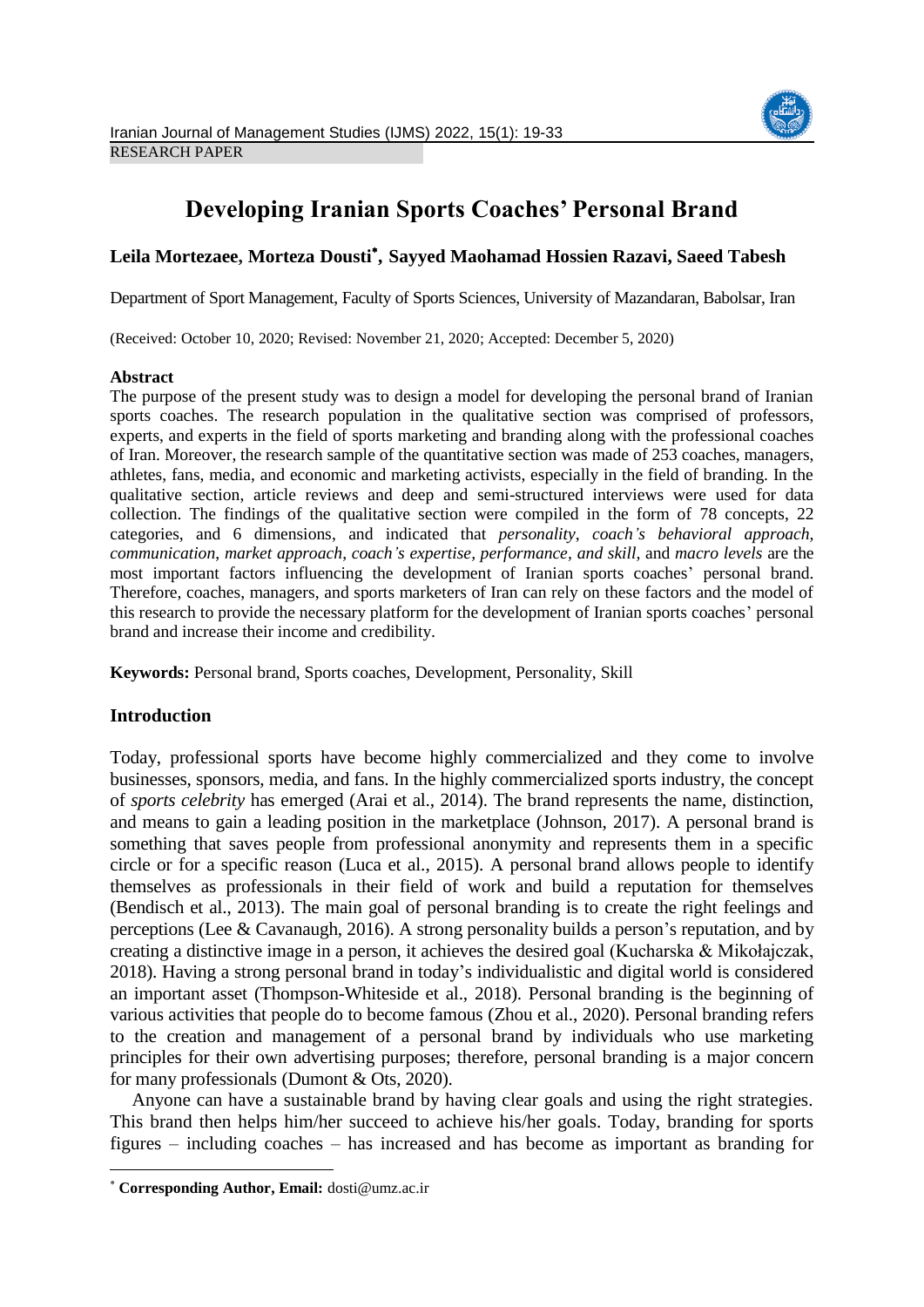various products. The need for qualified sports coaches is also felt more than ever. Therefore, it is very important to pay attention to the factors that lead to the development of the personal brand of sports coaches. A personal brand acts as a powerful tool for exchanging real value between the service provider and its customer. Therefore, creating a strong personal brand can be the basis for marketing activities (Khedher, 2014).

In recent years, as the importance of branding for various industries has become clearer, the sports industry – like other industries – has resorted to the use of branding techniques to achieve its goals. As one of the components of the sports industry, sports coaches always face challenges, including nervous tensions, loss of performance, the ending of the training period, and poor results. A powerful image in the minds of fans can help sports coaches to deal with these challenges. In the sports environment, the coach is one of the main and central figures and is responsible for providing opportunities to improve the abilities and skills of athletes in various technical, physical, and moral fields. Despite the importance of personal branding for sports coaches, the research in the database of scientific and research resources in Iran indicates no result on the factors affecting the development of personal branding of coaches in sports. In the practical context, there are a handful of personal branding examples among the sports coaches, the most famous of which is "Daei," the brand that belongs to Ali Daei, a former player of the Iranian national football team. It seems that the scant attention to the personal branding among sports coaches is derived from the absence of research in the field of personal branding. Therefore, considering the importance of this subject and the lack of studies on personal branding and its effective components in Iran's sports, this study set out to review the backgrounds and views of the authors and researchers who have worked extensively in the field of personal branding. Besides, it aimed at designing and explaining a model for the components that affect the development of the personal brand of Iran's sports coaches, so that the position of the sports coaches is improved and sustainable financial resources for them are created through its functions and consequences.

The inspection of previous research revealed that no specific research has been done so far to identify the process of personal branding for Iranian sports coaches. In general, many studies that have addressed personal branding have addressed a general situation, as the following lines show.

Presenting a conceptual model for the famous sports people's brand image, Sassenberg et al. (2012) stated that the levels of sports skills, credibility, reliability, attractiveness, and personality traits are among the factors influencing the brand image of famous sports people. Moreover, the brand image of famous sports people can be an effective factor in marketing communications. Parmentier and Fischer (2012) identified two factors influencing the development of an athlete's personal brand as professional image and media personality. Carlson and Donavan (2013) presented a model related to the personality and identity of the athlete brand in which they mentioned two effective components of credibility and distinction for evaluating the athlete's identity. Chen (2013) showed that personal brand development can be done through YouTube, and people can display a good image to attain the approval of their target audience and to introduce themselves (Chen, 2013). Arai et al. (2014) presented a conceptual model of the athlete's brand image, the three main dimensions of which are athletic performance, attractive appearance, and marketable lifestyle. Creating sports brands is very important in the sense that it makes athletes cultural, personal, and social symbols for their fans and admirers (Ilicic & Webster, 2015). In their study of women entrepreneurs, Resnick et al. (2016) concluded that entrepreneurs personalize their business and rely on their backgrounds, skills, competencies, and experiences as the bases of personal branding and marketing (Resnick et al., 2016). Hasaan et al. (2016) created a framework for the athlete brand, and pointed out that the athlete brand is not only useful for athletes but also vital for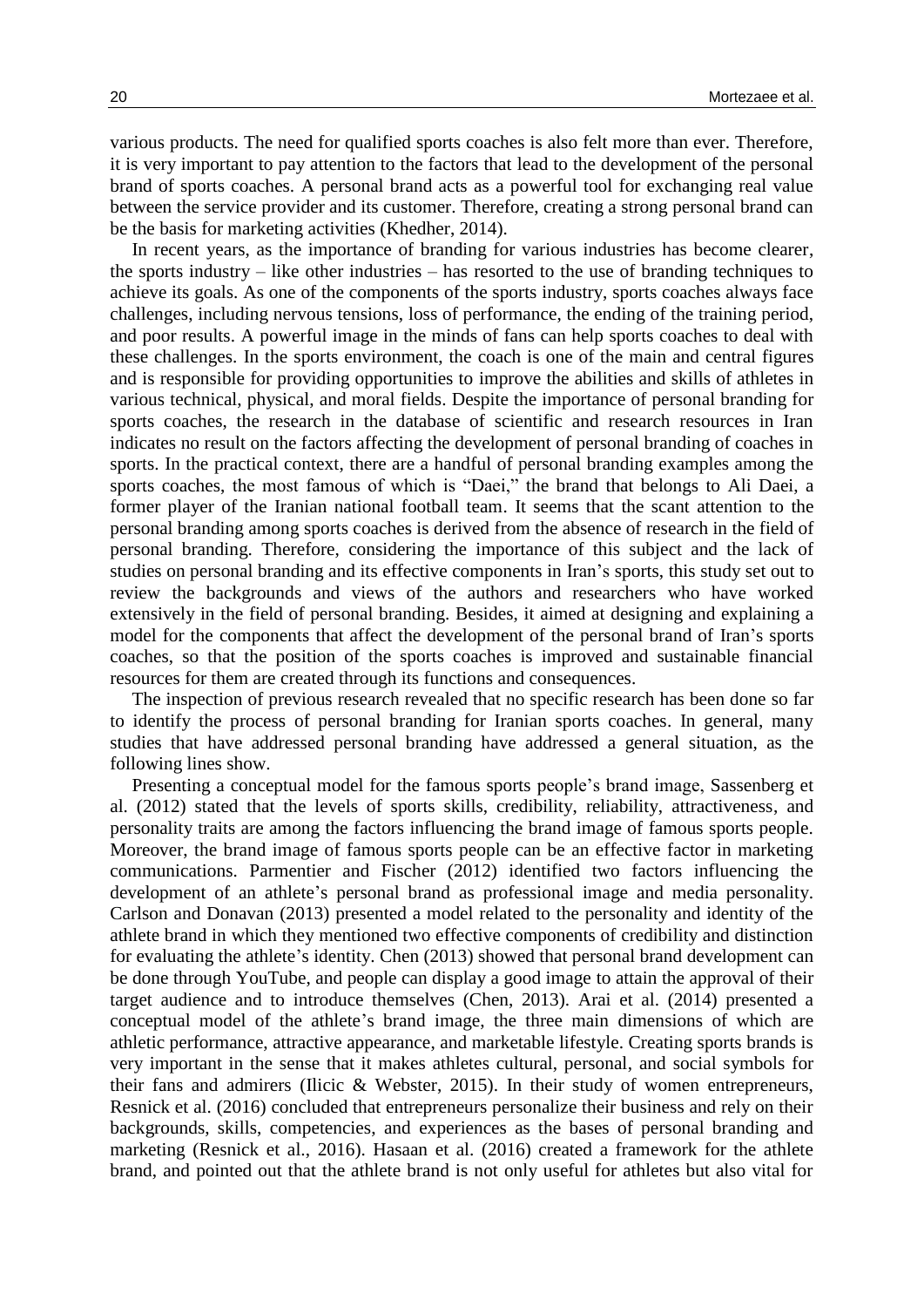teams and sports sponsors (Hasaan et al., 2016). Kocharska (2017) stated that the brand identity of social networks affects personal brand and brand loyalty.

Johnson (2017) argued that building a personal brand is an ongoing process, and students should connect with social media and be aware of the perceptions being formed in the minds of others. Informing students about the process of personal branding helps them disclose their position on social media (Johnson, 2017). Chen and Chung (2017) introduce seven dimensions for measuring the personal brand of a CEO, including standards and criteria, style and method, leadership, personality, values, intrinsic characteristics, and teamwork (Chen & Chung, 2017). Erdoğmuş and Esen (2018) presented a model for building a personal brand for a CEO, which involved factors such as family history, social status, experiences, job motivation, self-presentation, and communication. Gorbatov et al. (2018) also presented a theoretical model of personal brand in their research, in which economic, social, and technological trends are considered as factors that lead to personal branding. Hasaan et al. (2019) proposed a model in which five steps including brand introduction, brand growth, brand maturity, brand decline, and brand revival should be considered and managed. Zhou et al. (2020) concluded that the use of the personal brand of sports stars (including attractiveness, expertise, and coordination) has a positive relationship with the special value of the global brand and brand love. Dumont and Ots (2020) stated that personal branding is a completely social method in which stakeholders offer three types of resources to create a personal brand, i.e., material, information, and symbolic resources. This finding provided a framework for analyzing stakeholder collaboration in personal branding. Jackson-Brown (2020) believed that the media coverage of branded sports could provide new ideas to the committed audience.

#### **Research Methods**

The present study was applied in terms of purpose and mixed (qualitative-quantitative) in terms of data collection method. In the qualitative section, the grounded theory was used. As the present study had two quantitative and qualitative stages, its population had two different dimensions. The statistical population of the qualitative section included professors and experts in the field of marketing and sports branding along with Iran's professional sports coaches. The statistical population of the quantitative research section included educators, managers, athletes, fans, media, and economic and marketing activists, especially in the field of branding, from among whom 253 people answered the designed questionnaire.

The sampling was based on the targeted and snowball sampling method. Sampling continued until the model reached theoretical saturation. In this research, the model reached theoretical saturation in interview 16 when new ideas were not created by continuing the interview. However, to ensure the results of the research, the interview continued until 18 people. In the quantitative section, convenient sampling was used for coaches and managers, simple random sampling for the athletes and fans, and targeted sampling for the media as well as the economic and marketing activists (who were active mainly in the field of branding).

In the interview section, semi-structured interviews were used. To record the information obtained from the interviews, in addition to taking notes, the researchers recorded the interview using a special voice-recording device. To coordinate the interview events with the participants, potential participants were contacted, and the necessary time and place coordination was made with those who wished to participate in the interview. Then the interview guide was sent to the individuals, which included the title, the overall objectives, and the questions of the interview so that the interviewees would be acquainted with the topic of discussion. The collected information from the interviews was coded and used to construct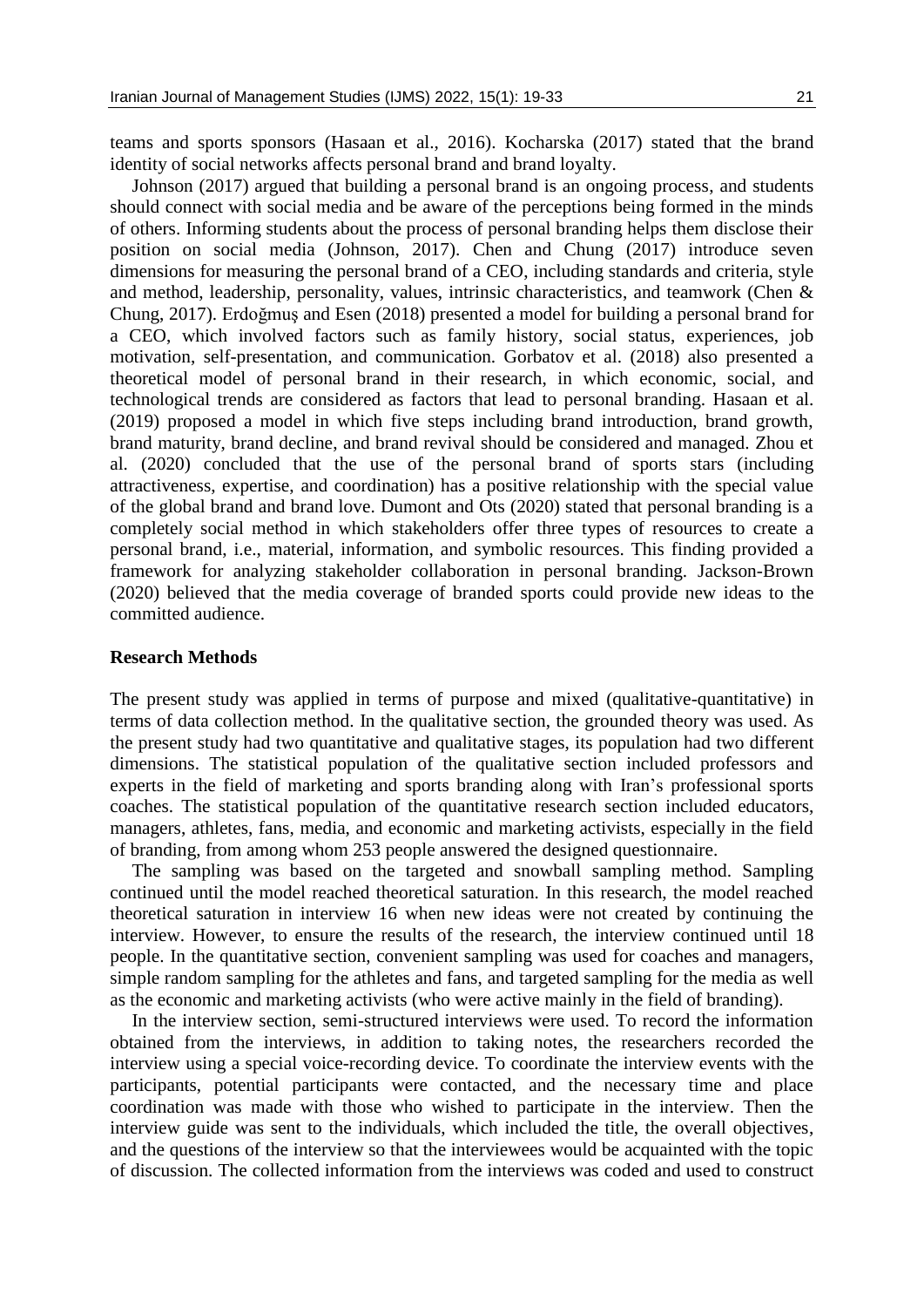the main categories of the research. The research strategy in the qualitative section was grounded theory in which the researchers designed the personal brand development model of Iranian sports coaches in three main stages of this strategy, namely open, axial, and selective. In the quantitative research section, the questionnaire consisted of 78 items, which were designed and adjusted using a 5-point Likert scale to measure the impact of the items on the development of the personal brand of Iranian sports coaches. In this section, the relationship between the research variables and the main model of the research was investigated using the partial least square. Besides, the raw data obtained from the statistical population were analyzed using appropriate statistical techniques, SPSS and Smart PLS software.

#### **Results**

#### *Qualitative Section*

The analysis of the information in this step was based on the grounded theory. The coding steps used in this research included open coding, selective coding, and theoretical coding. In this study, the researchers tried to reach a general understanding of the interviews by repeatedly reading the interviews and paying attention to all the topics and issues. The codes, concepts, and categories were then extracted by reading the different sections of each interview and analyzing each word, phrase, sentence, line, and paragraph. After each interview, the initial codes were refined and classified according to the degree of adaptation and homogeneity with the other discovered concepts. After repeating these steps many times and making plentiful refinements, 78 codes, 17 categories, 6 dimensions, and 1 theme were identified and classified. Details of the participants in the interview are shown in Table 1.

|                                  |                            | <b>Variable</b>         | <b>Number</b> |  |  |
|----------------------------------|----------------------------|-------------------------|---------------|--|--|
|                                  |                            | Female                  | 3             |  |  |
| Gender                           |                            | Male                    | 15            |  |  |
|                                  |                            | $20 - 30$               | 3             |  |  |
|                                  |                            | $31-40$                 | 4             |  |  |
|                                  | Age                        | $41 - 50$               | 9             |  |  |
|                                  |                            | $51-60$                 | 2             |  |  |
| 3<br>Education                   |                            | MSc.                    | 6             |  |  |
|                                  |                            | PhD                     | 12            |  |  |
|                                  | Coaching background at the | Yes                     | 11            |  |  |
| $\overline{4}$<br>national level |                            | No                      |               |  |  |
|                                  |                            | University professor    | 6             |  |  |
| 5                                |                            | Coach                   |               |  |  |
|                                  | Current field of activity  | Federation/club manager | 3             |  |  |
|                                  |                            | Others                  | 2             |  |  |
|                                  | 18<br>Sum                  |                         |               |  |  |

**Table 1.** Details of the Participants in the Interview

According to the research purpose and reviewing the data obtained from the study of library resources and interviews, the development of the personal brand of Iran's sports coaches was selected as the central phenomenon. Tables 2 to 7 show concepts, categories, and dimensions extracted from open, selective, and theoretical coding steps. In this study, out of 78 created concepts, 22 concepts in two categories were included in the dimension of *coach personality*, which are shown in Table 2.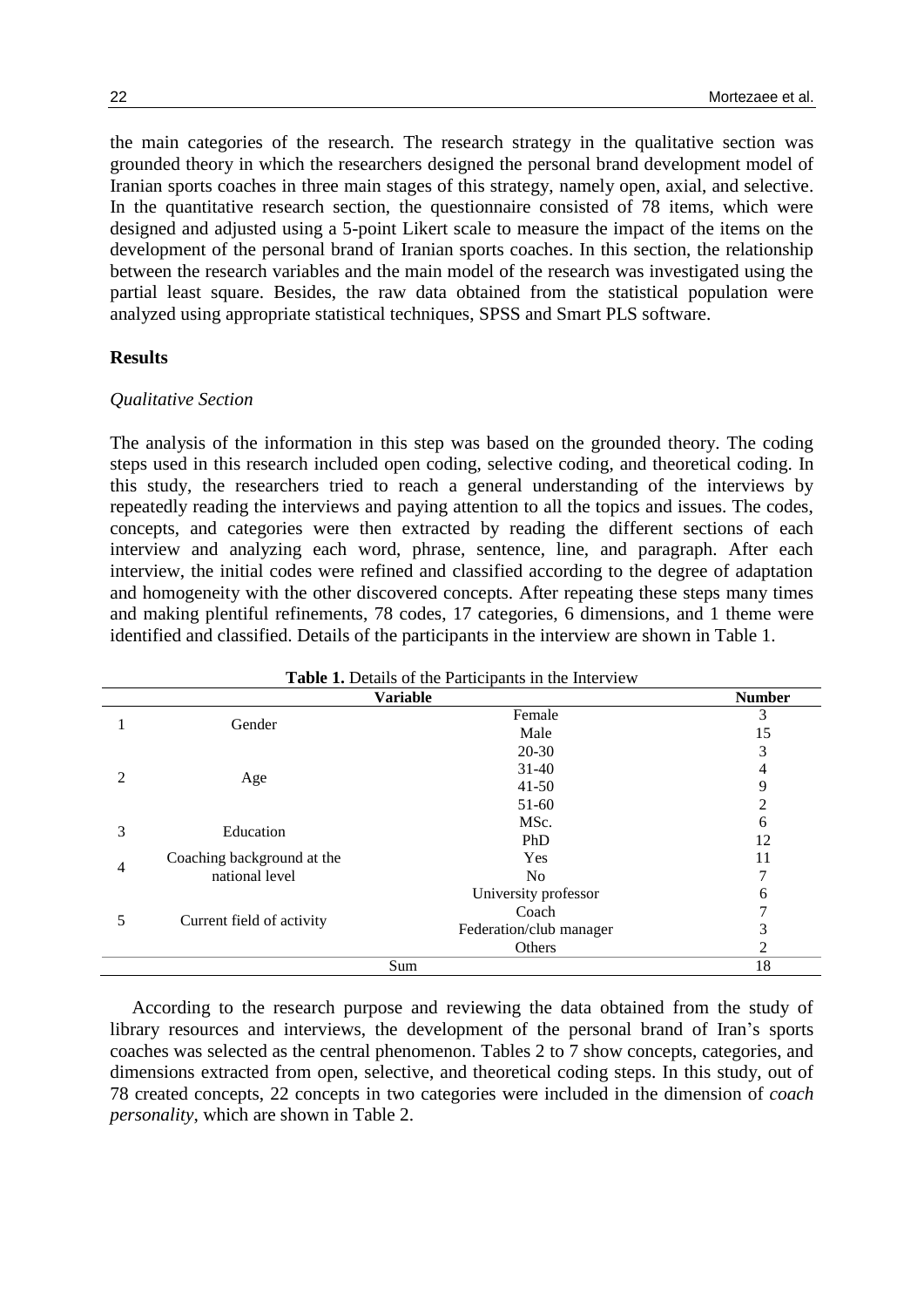| Selected codes (concepts)   | <b>Categories</b> | <b>Dimension</b> | Core variable (central<br>phenomenon) |
|-----------------------------|-------------------|------------------|---------------------------------------|
| Inherent face and features  |                   |                  |                                       |
| Special personality traits  |                   |                  |                                       |
| Distinctive and unique      |                   |                  |                                       |
| Charisma                    | Inherent and      |                  |                                       |
| Reputation                  | apparent features |                  |                                       |
| Durability                  |                   |                  |                                       |
| Wealth and financial assets |                   |                  |                                       |
| A desirable image           |                   |                  |                                       |
| Honesty                     |                   |                  |                                       |
| Diligence                   |                   |                  |                                       |
| Commitment                  |                   | Coach            | Personal brand of professional        |
| Timing                      |                   | personality      | sports coaches in Iran                |
| Conscientiousness           |                   |                  |                                       |
| Loyalty and trust           |                   |                  |                                       |
| Moral characteristics       | Moral features    |                  |                                       |
| Collaboration               |                   |                  |                                       |
| Social responsibility       |                   |                  |                                       |
| Adherence to fair play      |                   |                  |                                       |
| Originality and validity    |                   |                  |                                       |
| Creativity and innovation   |                   |                  |                                       |
| Entrepreneurial spirit      |                   |                  |                                       |
| Personal identity           |                   |                  |                                       |

**Table 2.** Selected Codes (Concepts) and Categories for the "Coach Personality" Dimension

In the present study, out of 78 concepts, nine concepts in three categories were included in the dimension of *coaching behavior approach*, which are shown in Table 3.

|  |  | <b>Table 3.</b> Selected Codes (Concepts) and Categories for the "Coach's Behavioral Approach" Dimension |  |
|--|--|----------------------------------------------------------------------------------------------------------|--|
|  |  |                                                                                                          |  |

| Selected codes (concepts)       | <b>Categories</b> | <b>Dimension</b> | Core variable (central<br>phenomenon) |
|---------------------------------|-------------------|------------------|---------------------------------------|
| The coach's treatment of the    |                   |                  |                                       |
| media                           | Individual        |                  |                                       |
| Interactions                    | behaviors         |                  |                                       |
| Influential behavior            |                   |                  |                                       |
| Attending charity meetings and  |                   |                  |                                       |
| charitable programs             |                   |                  |                                       |
| Active physical presence at     |                   | Coach's          |                                       |
| activity<br>and<br>events       | Social behaviors  | behavioral       | Personal brand of professional sports |
| environments                    | approach          | coaches in Iran  |                                       |
| Attending political activities  |                   |                  |                                       |
| Compassion for people in times  |                   |                  |                                       |
| of trouble                      |                   |                  |                                       |
| Considering the interests and   |                   |                  |                                       |
| tastes of fans, supporters, and | Treatment of fans |                  |                                       |
| the media                       |                   |                  |                                       |
| Fancy fans                      |                   |                  |                                       |

In the present study, out of 78 concepts, 12 concepts in three categories were included in the dimension of *market approach*, which are shown in Table 4.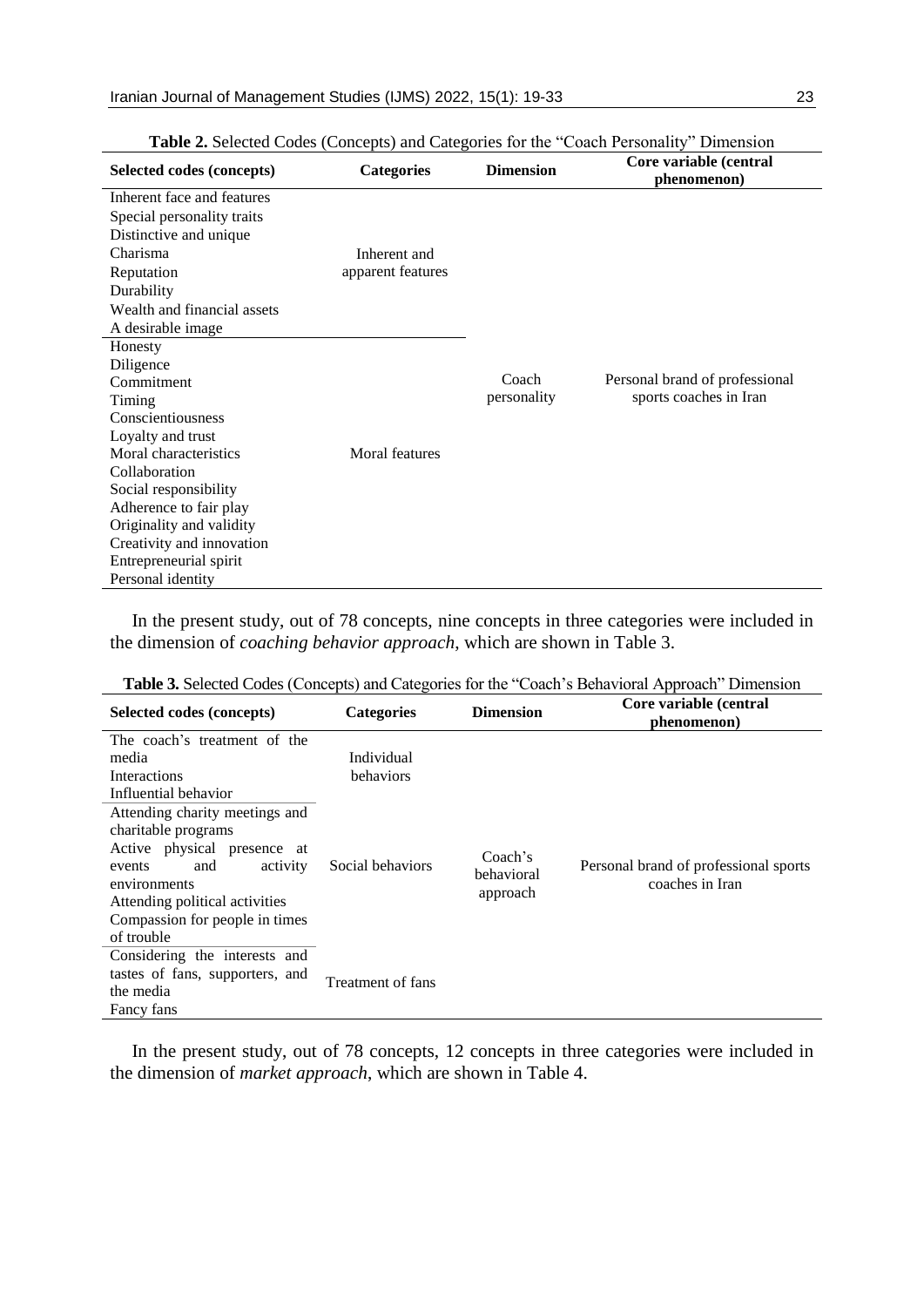| <b>Selected</b><br>codes  | <b>Categories</b>       | <b>Dimensions</b> | Core variable (central phenomenon)    |
|---------------------------|-------------------------|-------------------|---------------------------------------|
| (concepts)                |                         |                   |                                       |
| Self-promotion<br>and     |                         |                   |                                       |
| self-introduction         |                         |                   |                                       |
| (advertising)             |                         |                   |                                       |
| Visibility                | Advertising             |                   |                                       |
| Recommended ads           |                         |                   |                                       |
| Validation                |                         |                   |                                       |
| Social media              |                         |                   |                                       |
| vision,<br>Having<br>a    |                         |                   |                                       |
| mission, and goal         |                         |                   |                                       |
| Defining the purpose,     |                         |                   | Personal brand of professional sports |
| perspective,<br>attitude, | Market targeting        | Market approach   |                                       |
| boundaries, and scope     |                         |                   |                                       |
| of the activity           |                         |                   | coaches in Iran                       |
| with<br>Collaborating     |                         |                   |                                       |
| prominent people          |                         |                   |                                       |
| The<br>popularity<br>of   |                         |                   |                                       |
| sports                    |                         |                   |                                       |
| Coaching<br>in            | Connecting to reputable |                   |                                       |
| prestigious leagues       | brands                  |                   |                                       |
| Coaching in popular       |                         |                   |                                       |
| clubs and teams           |                         |                   |                                       |
| of<br>Having<br>lots      |                         |                   |                                       |
| experience<br>and         |                         |                   |                                       |
| prominent fans            |                         |                   |                                       |

**Table 4.** Selected Codes (Concepts) and Categories for the "Market Approach" Dimension

In the present study, out of 78 concepts, seven concepts in two categories were included in the dimension of *communications*, which are shown in Table 5.

|  |  | <b>Table 5.</b> Selected Codes (Concepts) and Categories for the "Communications" Dimension |  |
|--|--|---------------------------------------------------------------------------------------------|--|

| Selected codes (concepts)                                                                                                                                                   | <b>Categories</b>    | <b>Dimensions</b> | Core variable (central<br>phenomenon)                    |
|-----------------------------------------------------------------------------------------------------------------------------------------------------------------------------|----------------------|-------------------|----------------------------------------------------------|
| Presence in video media<br>Social media                                                                                                                                     | Media                |                   |                                                          |
| Communications<br><b>Networking</b><br>Responding to contacts<br>Considering<br>the<br>most<br>commonly<br>used<br>communication tools<br>Keeping in touch with the<br>fans | <b>Relationships</b> | Communications    | Personal brand of professional sports<br>coaches in Iran |

In the present study, out of 78 concepts, 24 concepts in seven categories were included in the dimension of *expertise, performance, and skill of the coach*, which are shown in Table 6.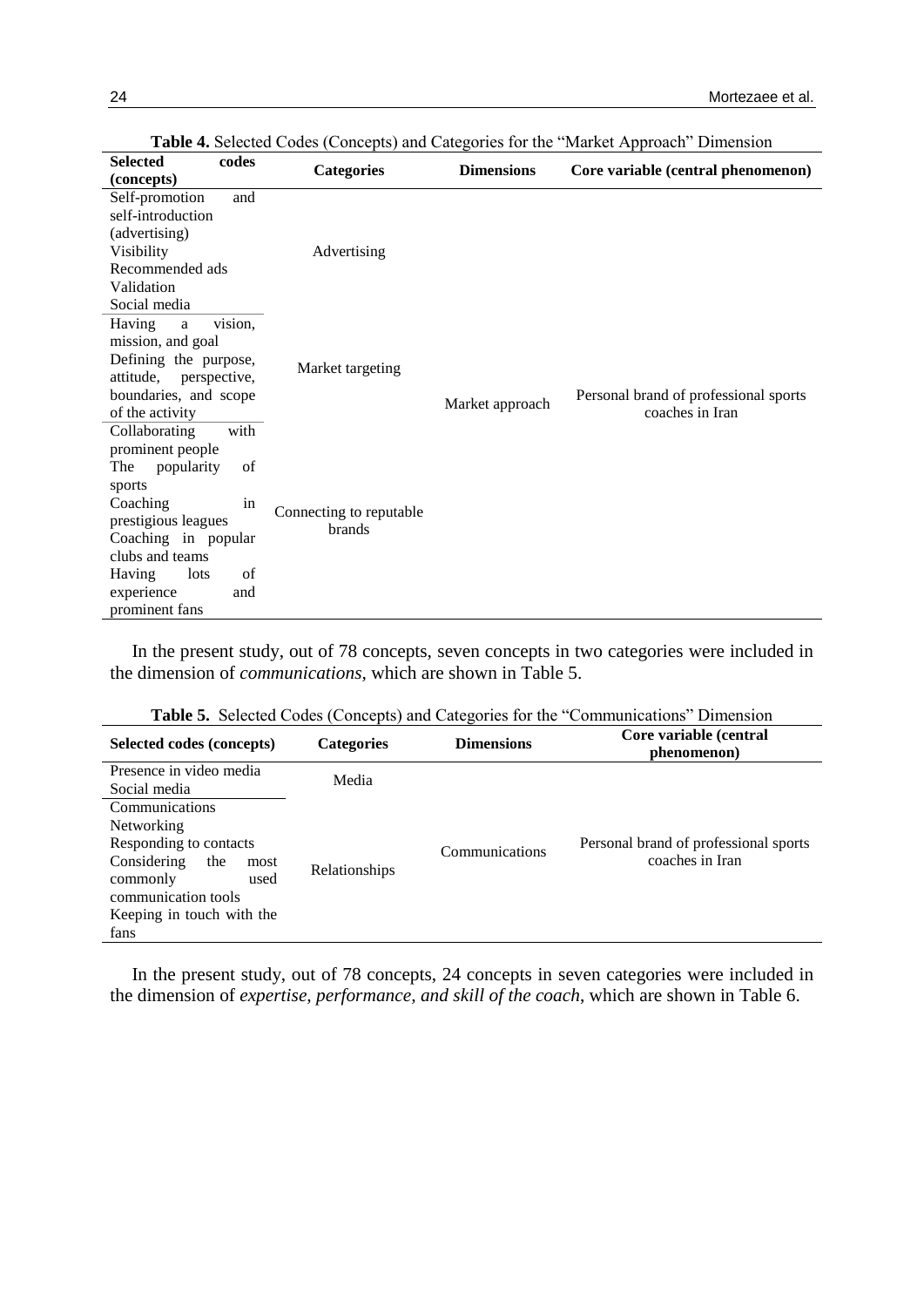| codes<br><b>Selected</b><br>(concepts)                                                                                                                                                           | <b>Categories</b>                           | <b>Dimensions</b>                             | Core variable (central phenomenon)                       |
|--------------------------------------------------------------------------------------------------------------------------------------------------------------------------------------------------|---------------------------------------------|-----------------------------------------------|----------------------------------------------------------|
| Success in the profession<br>Achievement<br>of<br>continuous victories<br>Team achievements<br>Coach records<br><b>Historical victories</b><br>Challenging<br>work<br>experiences<br>Positioning | Experience and<br>background                |                                               |                                                          |
| Academic education<br>Being eager to learn and<br>study<br>Having a good command<br>of foreign languages<br>Being up to date<br>Awareness<br>of<br>environmental<br>conditions                   | Science                                     |                                               |                                                          |
| Style and method of<br>work<br>Skill and competence<br>Expertise<br>and<br>performance<br>of<br>the<br>coach                                                                                     | Coaching style                              | Coach expertise,<br>performance, and<br>skill | Personal brand of professional sports<br>coaches in Iran |
| Correct and principled<br>training<br>The ability to transfer<br>knowledge<br>Athlete breeding<br>Being professional                                                                             | Expertise                                   |                                               |                                                          |
| The power<br>to<br>make<br>decisions<br>difficult<br>in<br>situations<br>Leadership skills                                                                                                       | Leadership and<br>decision-making<br>skills |                                               |                                                          |
| Emotional intelligence                                                                                                                                                                           | Emotion<br>management                       |                                               |                                                          |
| Competitive advantage<br>Exciting game plans                                                                                                                                                     | Competition style                           |                                               |                                                          |

**Table 6.** Selected Codes (Concepts) and Categories for the "Expertise, Performance, and Skill of the Coach" Dimension

In the present study, out of 78 concepts, five concepts in five categories were included in the dimension of *macro levels*, which is shown in Table 7.

| Table 7. Selected Codes (Concepts) and Categories for the "Macro Factors" Dimension |  |  |
|-------------------------------------------------------------------------------------|--|--|
|                                                                                     |  |  |

| <b>Selected</b><br>codes<br>(concepts) | <b>Categories</b> | <b>Dimensions</b> | Core variable (central phenomenon)    |
|----------------------------------------|-------------------|-------------------|---------------------------------------|
| Economic conditions                    | Economic factors  |                   |                                       |
| and regulations<br>Rules               |                   |                   |                                       |
| and                                    | Political factors |                   | Personal brand of professional sports |
| government policy                      |                   | Macro factors     | coaches in Iran                       |
| Cultural conditions                    | Cultural factors  |                   |                                       |
| Social situation                       | Social factors    |                   |                                       |
| Technology                             | Technology        |                   |                                       |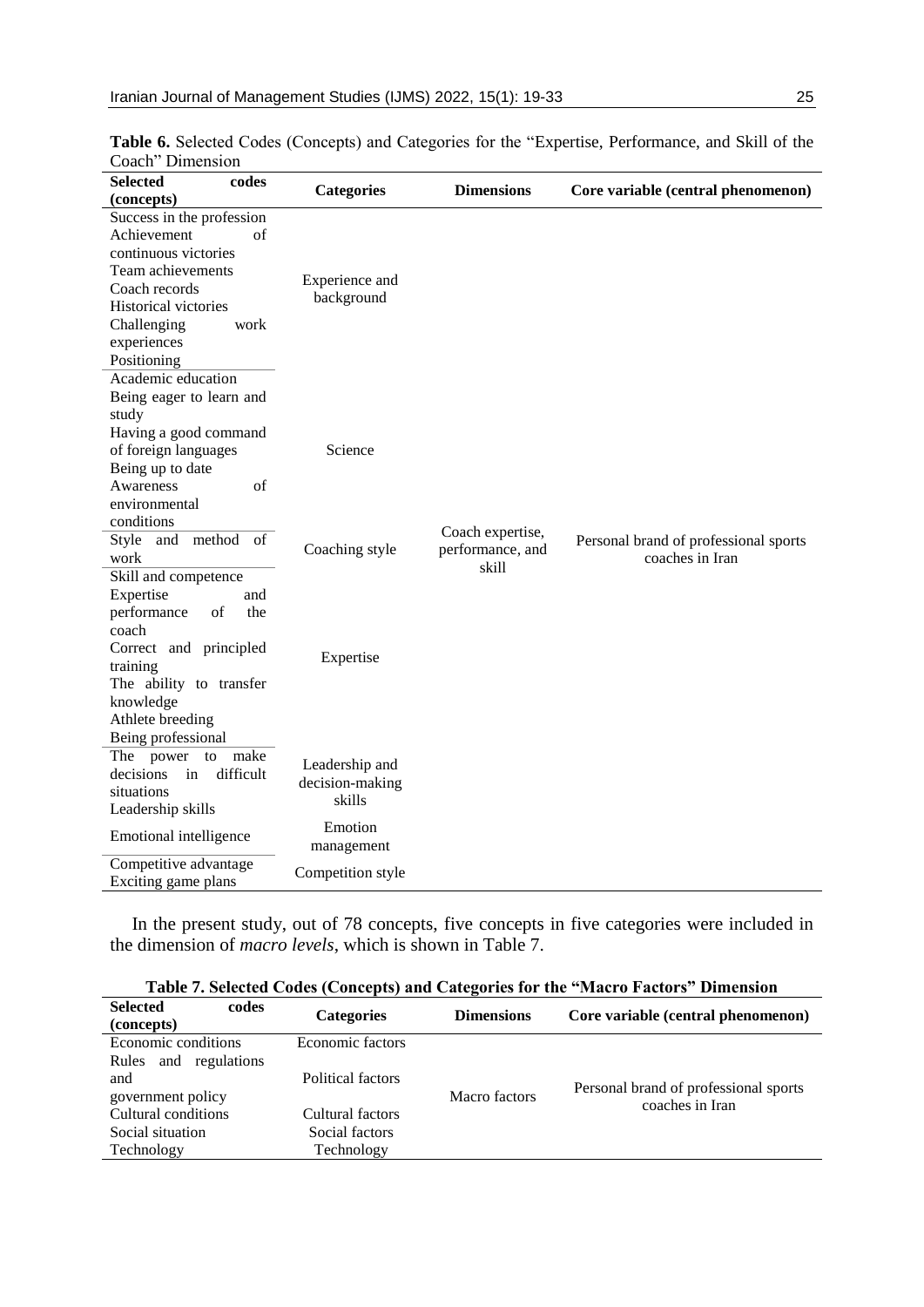Finally, to understand the conceptual space of the personal brand of Iranian professional sports coaches, a visual pattern is shown in Figure 1 based on the codes, concepts, categories, and dimensions obtained from the data. In the following model, the personal brand of Iran's professional sports coaches is at the center of the model, and *coaching personality, coaching behavioral approach, market approach, communication, coaching expertise, performance, and skill,* and *macro level factors* affect the development of personal brand of Iranian professional sports coaches.



**Figure 1.** The Model of the Development of Personal Brand of Iranian Sports Coaches (the Suggested Model of the Qualitative Research Section)

#### *Quantitative Section*

The relationship between the research variables and the main research model has been investigated using the partial least square approach. The raw data obtained from the statistical population was analyzed using appropriate statistical techniques, SPSS, and Smart PLS software. Content and face validity of the questionnaire questions were confirmed based on the opinions of 10 experts and specialists. Table 8 shows the demographic characteristics of the quantitative research section. Furthermore, according to the results of Table 9, Cronbach's alpha of all variables is greater than 0.6. Therefore, all variables are confirmed in terms of reliability. The average value of extracted variance (AVE) is greater than 0.5 for all variables; thus, the convergent validity is also confirmed. The reported compound reliability (CR) value is also greater than the AVE.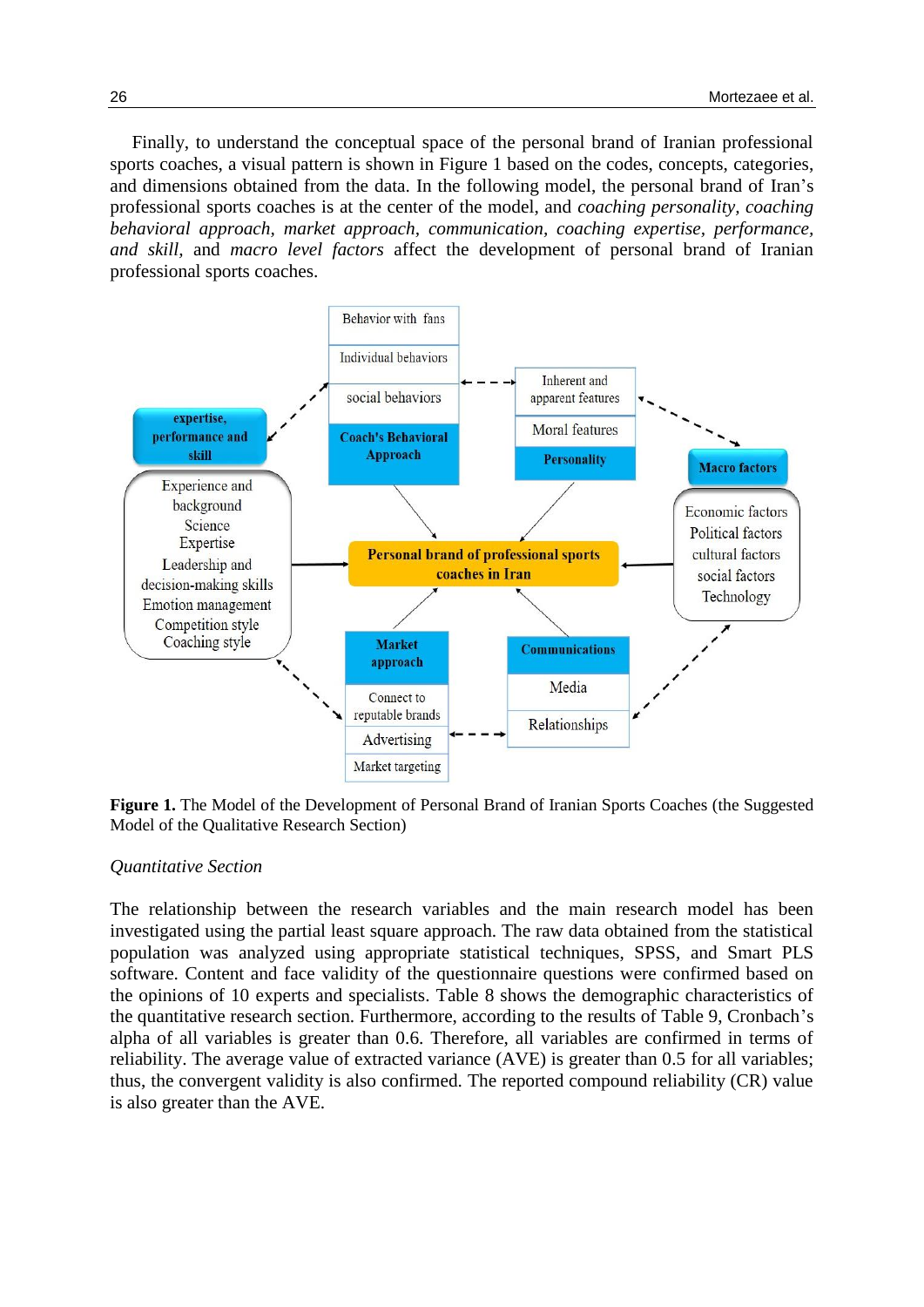|   | <b>Tuble of Bennegrapine Characteribile</b> of the<br><b>Variable</b> |            | Frequency | Percent |
|---|-----------------------------------------------------------------------|------------|-----------|---------|
|   |                                                                       | Female     | 122       | 48/2    |
| 1 | Gender                                                                | Male       | 131       | 51/8    |
|   |                                                                       | $20-30$    | 109       | 43/1    |
| 2 | Age                                                                   | $31-40$    | 121       | 47/8    |
|   |                                                                       | $41 - 50$  | 23        | 9/1     |
|   |                                                                       | Associate  | 12        | 4/7     |
| 3 | Education                                                             | Bachelor   | 54        | 21/3    |
|   |                                                                       | <b>MSc</b> | 128       | 50/6    |
|   |                                                                       | PhD        | 59        | 23/3    |
|   |                                                                       | Professor  | 62        | 24/5    |
|   |                                                                       | Coach      | 92        | 36/4    |
| 4 | Job                                                                   | Manager    | 6         | 2/4     |
|   |                                                                       | Athlete    | 27        | 10/7    |
|   |                                                                       | Others     | 66        | 26/1    |
|   | Sum                                                                   |            | 253       | 100     |

**Table 8.** Demographic Characteristics of the Quantitative Research Participants

**Table 9.** Convergent Validity and Reliability of Research Variables

| <b>Variables</b>                           | Cronbach's alpha | CR    | (AVE) |
|--------------------------------------------|------------------|-------|-------|
| Personal brand of coaches                  | 0.892            | 0.918 | 0.650 |
| Communications                             | 0.710            | 0.867 | 0.765 |
| Macro factors                              | 0.716            | 0.814 | 0.508 |
| Market approach                            | 0.701            | 0.750 | 0.523 |
| Behavioral approach                        | 0.711            | 0.803 | 0.577 |
| Personality                                | 0.705            | 0.823 | 0.700 |
| Coach expertise,<br>performance, and skill | 0.809            | 0.860 | 0.519 |



**Figure 2.** The Structural Equation Model in the Standard Coefficient Estimation Mode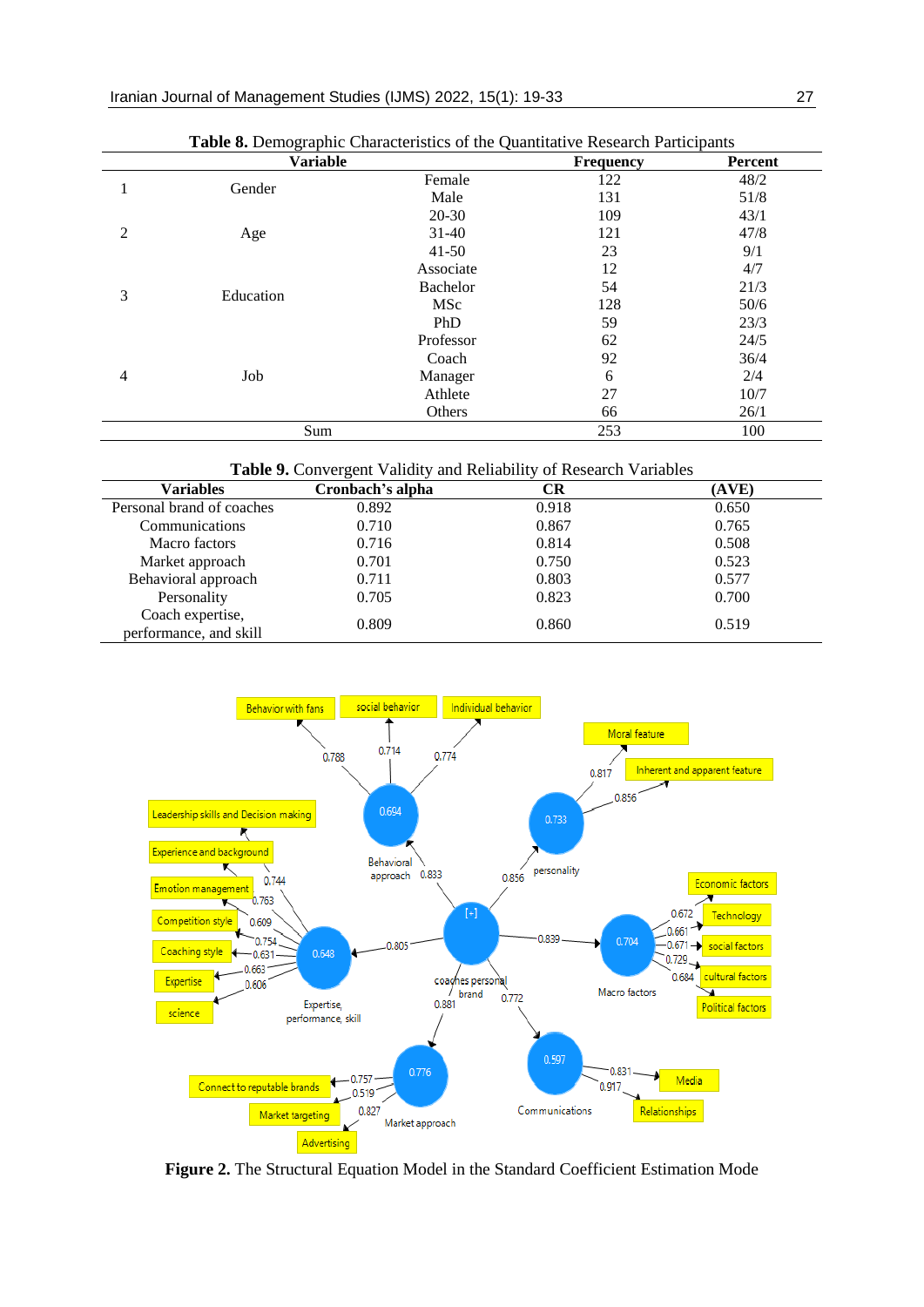Figure 2 shows the structural equation model in the standard coefficient estimation mode. It is possible to estimate the factor loading and path coefficients. Based on factor loading, the index that has the highest factor loading has a greater share in measuring the relevant variable and the index that has smaller coefficients plays a lower role in measuring the relevant structure.



**Figure 3.** The Research Model in Terms of T-Value

Figure 3 also shows the research model in terms of t-value. This model tests all measurement equations (factor loadings) and path coefficients using t-statistics. According to this model, the factor loading or path coefficient is significant at the 95% confidence level. If the value of t-statistic is outside the range  $(-1.96 \text{ to } +1.96)$  and the statistical value of *t* is within this range, the factor loading or path coefficient will not be significant. The factor loading or path coefficient is significant at the 99% confidence level if the t-statistic value is outside the range (-2.85 to +2.85). According to the results of the t-test, all factor loadings are significant at 99% confidence level and play a significant role in measuring their structures. Table 10 shows the t-coefficients and significance levels of the model relationship paths. All dimensions have a direct and significant effect on the personal brand of sports coaches at 99% confidence level. As shown in Table 10, the market approach, personality, macro levels and behavioral approach have the highest impact factor.

**Table 10.** Path Coefficient and T-Value Relationships Between Research Variables

|                           |               |                                   | <b>Path coefficient</b> | <b>T-Value</b> | <b>Condition</b> |
|---------------------------|---------------|-----------------------------------|-------------------------|----------------|------------------|
| Personal brand of coaches | $\rightarrow$ | Personality                       | 0.856                   | 48.628         | Verification     |
| Personal brand of coaches | $\rightarrow$ | Communications                    | 0.772                   | 25.138         | Verification     |
| Personal brand of coaches | $\rightarrow$ | Macro factors                     | 0.839                   | 29.438         | Verification     |
| Personal brand of coaches | $\rightarrow$ | Behavioral approach               | 0.833                   | 36.486         | Verification     |
| Personal brand of coaches | $\rightarrow$ | Market approach                   | 0.881                   | 48.314         | Verification     |
| Personal brand of coaches | $\rightarrow$ | Expertise, performance, and skill | 0.805                   | 32.784         | Verification     |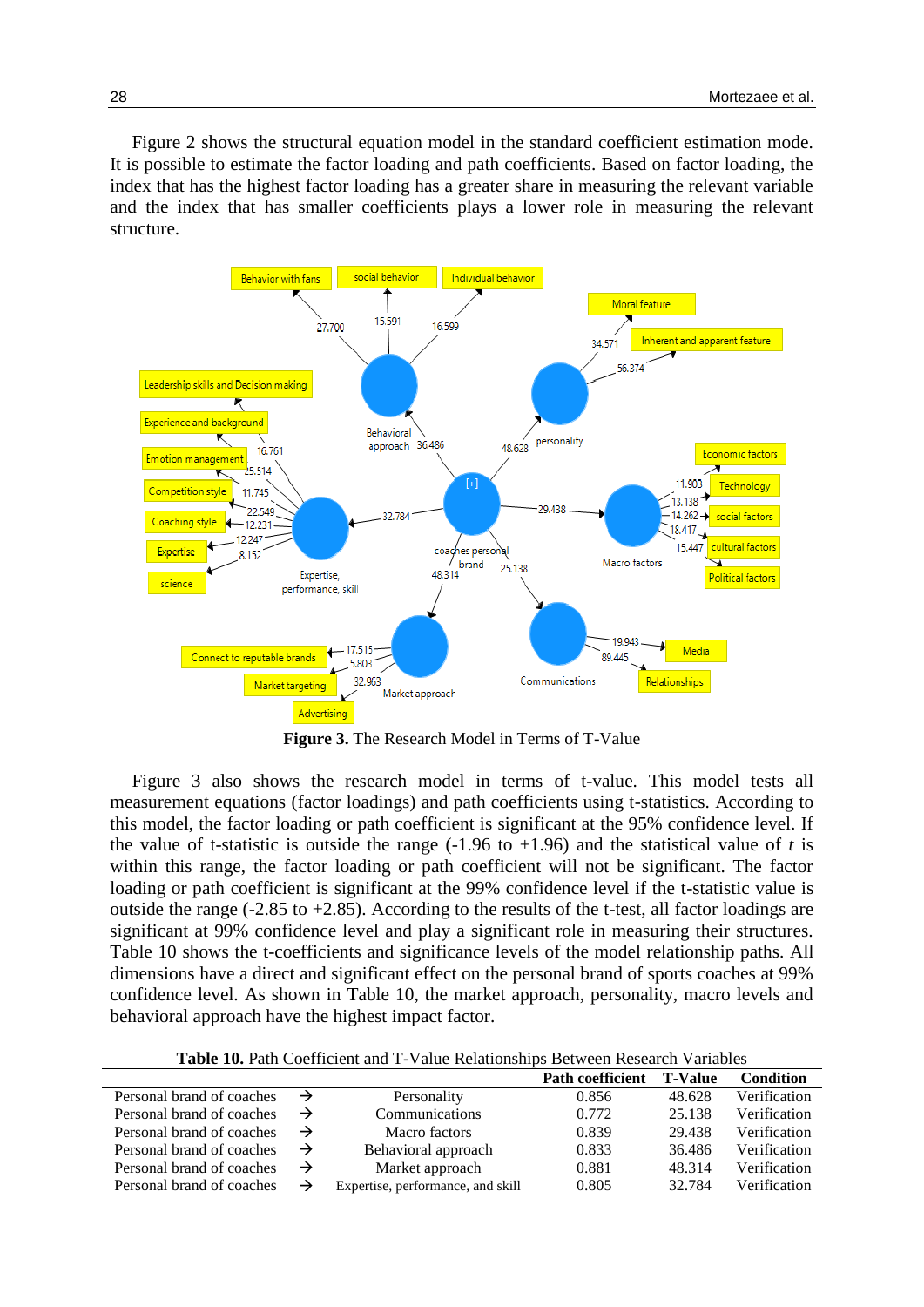#### **Discussion and Conclusion**

Adopting a mixed-methods approach, this study tried to develop the personal brand of Iran's sports coaches and presented a model for explaining the personal brand of Iran's sports coaches in the form of a theory through which the personal brand of sports coaches can be interpreted and explained. The research model in the qualitative section consisted of 78 concepts and 22 categories, which were divided into 6 dimensions after coding and refinement. These included *market approach*, *personality*, *macro levels*, *behavioral approach*, exp*ertise skill and performance*, and *communication*. Finally, based on the codes, concepts, categories, and dimensions obtained from the data, the model of the qualitative section of the research was designed. After forming the model of the qualitative section and dividing the factors in the quantitative section, the research model was tested, and the factor loadings, coefficients, and the model relations were determined. The results showed that after identifying the components related to the personal brand of sports coaches and testing them in the quantitative section, *the market approach, personality, macro levels,* and *behavioral approach* have the key role in developing the personal brand of Iranian sports coaches.

Then, the six dimensions of coaching personality, coach's behavioral approach, market approach, communication, coaching expertise, performance, and skill, and macro level were identified regarding the explanation of the personal brand model of Iran's sports coaches and the identification of its dimensions. Each of these dimensions also included several categories and concepts. In the following, each of these factors is described.

The results of the present study indicate that the process of personal branding of sports coaches requires proper bedding and development of individual infrastructure, which is a combination of the coach's personality and behaviors, which can provide the ground for personal branding for sports coaches and facilitate and expedite the necessary steps.

According to the results of the research, *coaching personality* was identified as one of the factors in the development of the personal brand of Iran's sports coaches. This component includes inherent and apparent characteristics as well as moral characteristics. Therefore, Iran's sports coaches can provide the necessary conditions for the development of their personal brand by making distinctive their inherent and moral personality traits. Moreover, the physical characteristics of coaches such as special, attractive, and stylish appearance as well as fitness and attractive personality are effective factors in developing the personal brand of sports coaches. This finding is consistent with the findings of Sassenberg et al. (2012), Carlson and Dunavan (2013), Ekhlasi et al. (2015), Hasaan et al. (2016), Eagar and Dann (2016), and Zhou et al. (2020).

*Coach behavioral approach* is another major dimension of personal brand development for sports coaches in the country, which includes subscales of *individual behaviors, social behaviors* and *treatment of fans*. The personal behaviors of the coach, which includes properly treating the media and interacting with the fans, making good use of body language, and having effective behaviors in various sporting events and areas, and having a fun spirit are necessary to develop the personal brand of sports coaches. It is also necessary for Iran's sports coaches, as a brand, to have the characteristics and values accepted by the Iranian society. In addition to individual behaviors, the coach's social behaviors such as attending charities and charitable programs, being physically active in events and environments, attending political activities, providing ongoing assistance to fundraisers, and showing empathy to people in times of trouble can have a great impact on the personal brand of the sports coaches. This result is consistent with Hasaan et al. (2016) and Arai et al. (2014).

*Market approach* is one of the effective factors in developing the personal brand of Iran's sports coaches. This component includes connecting to reputable brands, advertising, and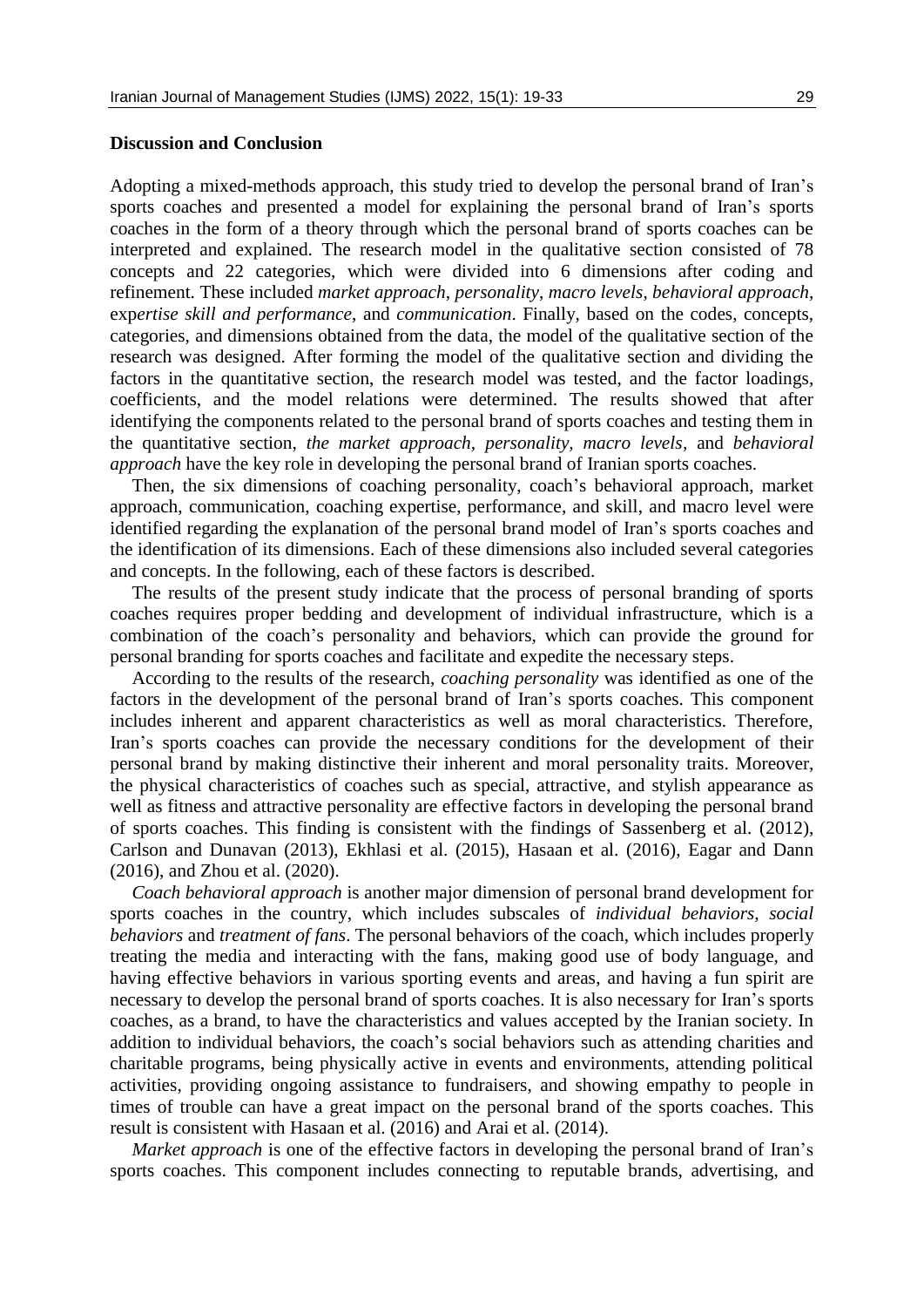market targeting. In this regard, Iran's sports coaches develop and expand their brand by cooperating with prominent people, coaching in prestigious leagues, coaching in popular clubs and teams, and then gaining access to prominent fans. Iran's sports coaches must use advertising to introduce and represent themselves. Moreover, the certification of products through Iran's professional sports coaches can lead to a very positive attitude in the minds of the audience and help them take advantage of marketing opportunities. The specific style of the coach and the possession of a unique goal/strategy help attract special fans and followers and then use marketing opportunities to develop their personal brand. These results are consistent with Ilicic and Webster (2015), Sassenberg et al. (2012), Johnson (2017), and Jackson-Brown (2020).

*Communication* is another major dimension of personal brand development in Iran's sports coaches, which includes media scales and relationships. It is better for Iran's sports coaches to increase communication skills, communication and relationship management, as well as to appear in the visual media to maintain communication with fans and revive old relationships to provide the necessary basis for the development of their personal brand. This finding is consistent with Parmentier and Fischer (2012), Karaduman (2013), Chen (2013), Hasaan et al. (2016), and Brems et al. (2017).

According to the research results, *expertise, performance, and skill of the coach* was identified as another effective factor in the development of the personal brand of Iran's sports coaches. This component includes experience, science and knowledge, expertise and performance, leadership and decision-making skills, emotional intelligence, coaching style, and competitive style. Having an academic education, passion for learning and studying and being up-to-date in the field can have a positive effect on the personal brand of Iran's sports coaches. Universities are a great place to do so. They can also be a good platform for developing personal brand of coaches and introducing them to the community. The skill and competence, expertise, and performance of coaches in the desired sports, proper and principled training, the power to transfer knowledge, and playmaking affect the personal brand of sports coaches. Therefore, sports coaches can enhance their image in these regards, make themselves distinguished, increase their fans, and raise the fans' loyalty to themselves. This finding is consistent with the results of the studies by Hasaan et al. (2016), Resnick et al. (2016), Chen and Chang (2017), and Zhou et al. (2020). Having leadership skills and decision-making power in difficult situations and having emotional intelligence and emotion management distinguishes many sports coaches in the country and provides the basis for the development of their personal brand. This finding is consistent with the results obtained by Chen and Chang (2017).

In this study, *macro levels* was introduced as another factor affecting the development of the personal brand of Iran's sports coaches. This component includes economic, political, social, cultural, and technological factors. The economic conditions of the society and the financial support, laws and regulations, government policies, and political conditions in the country have a great impact on the personal brand of Iran's sports coaches. This result is consistent with the conclusions made by Ekhlasi et al. (2015) and Dumont and Ots (2020). To create and develop a personal brand for sports coaches, cultural factors, the prevailing culture, and values and beliefs must be strengthened. For the effectiveness of the values and beliefs on a personal brand of sports coaches, one must be self-aware and create a personal brand by managing himself. Social norms and the extent to which an individual's behavior is inconsistent with society's norms, traditions, and expectations, and how the society judges them are the criteria for evaluating coaches' personal brands. Family originality and having prestige and credibility as well as strong influence – especially influence on friends and fans – can be used as a guide and model of social prestige. Abnormal behaviors have an adverse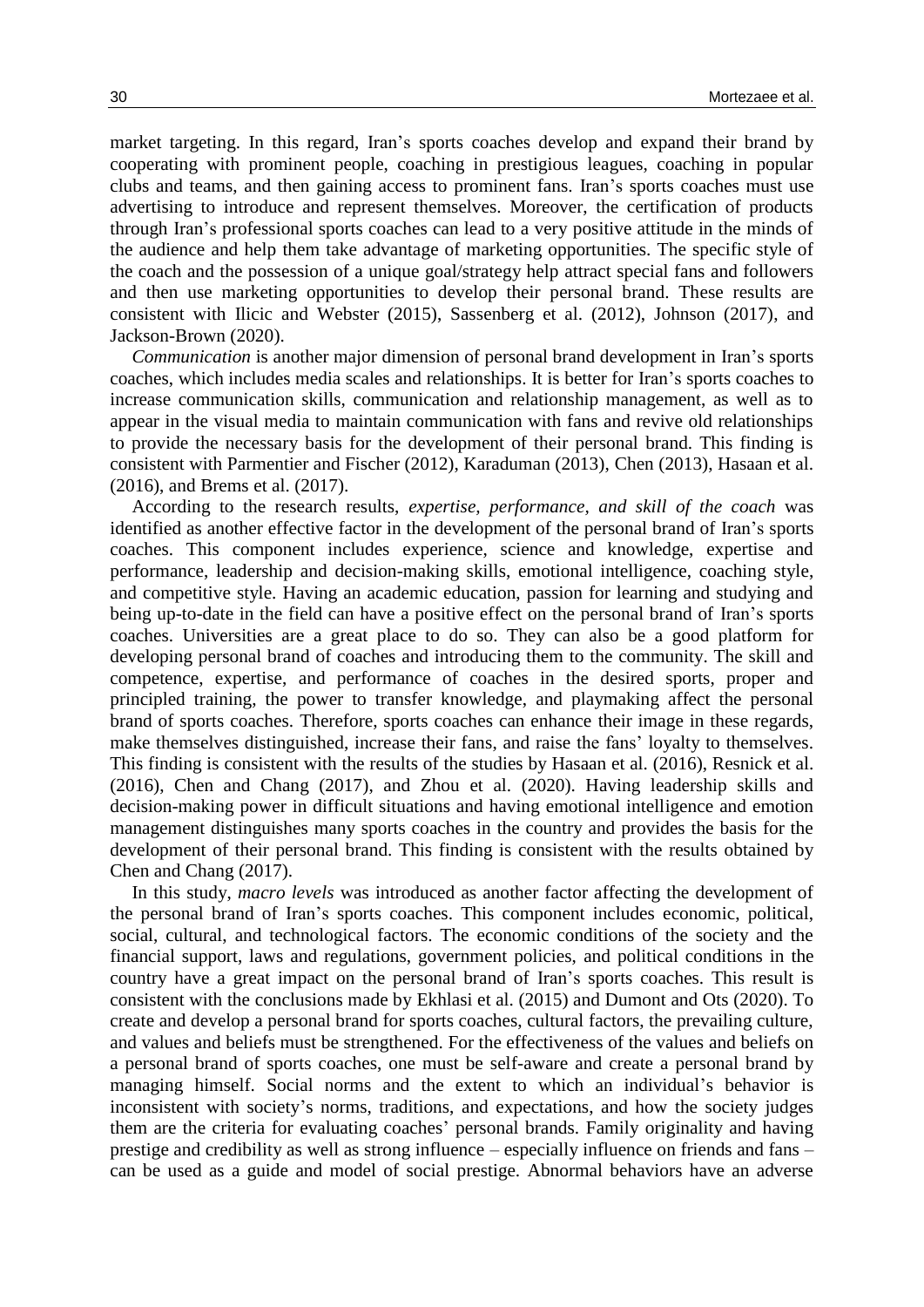effect on the mindset of the personal brand of the sports coaches. This result is consistent with those of Wetsch (2012) and Khedher (2019). Technology is another major factor influencing the development of the personal brand of sports coaches. Fans' familiarity with technology and cyberspace is very influential in this regard, which should provide the necessary communication infrastructure for the development of the personal brand of sports coaches. This result is consistent with the findings of Kocharska (2017) and Gorbatov et al. (2018).

Accordingly, it is suggested to sports managers and coaches that, in addition to success in sports fields, it is better to have good and worthy communication with people, fans, and athletes, be a role model, and accept social responsibilities to develop their personal brand. A strong brand of coaching will make other activities of the club targeted and will inspire the club's organizational resources (athletes, managers, employees, and so on). In other words, the development of the personal brand of the coach leads to the indirect development of the club brand, which will help empower human resources in today's competitive environment. This research provides a coherent perspective to the personal brand management of sports coaches and presents a wide range of management measures to improve the personal brand of sports coaches, build a strong personal brand, develop and expand loyalty of fans, and finally develop and expand the personal brand of Iran's sports coaches and its benefits.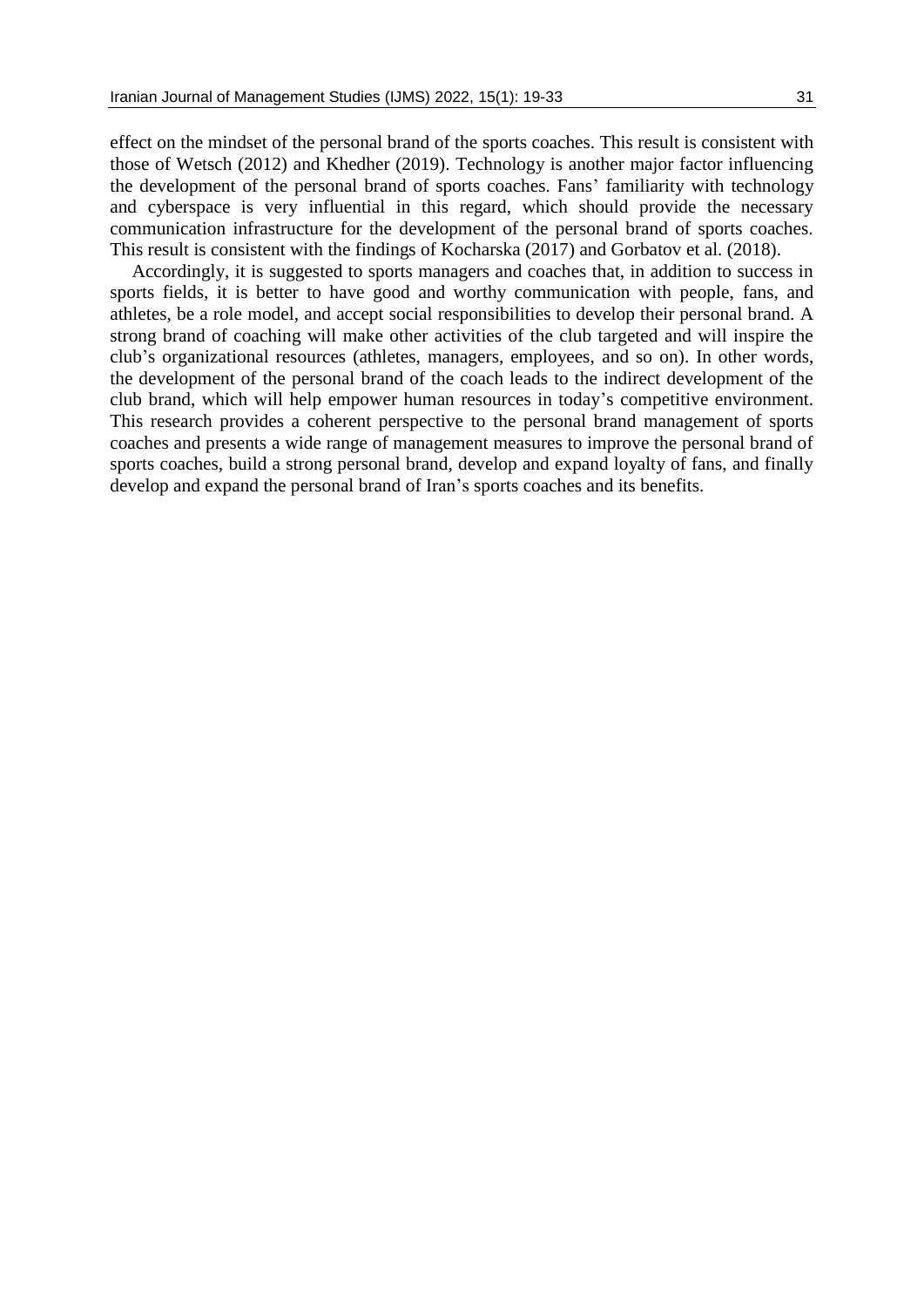#### **References**

- Arai, A., Ko, Y. J., & Ross, S. (2014). Branding athletes: Exploration and conceptualization of athlete brand image. *Sport Management Review, 17*(2), 97-106.
- Bendisch, F., Larsen, G., & Trueman, M. (2013). Fame and fortune: A conceptual model of CEO brands. *European Journal of Marketing, 47*(3/4), 596-614.
- Brems, C., Temmerman, M., Graham, T., & Broersma, M. (2017). Personal branding on Twitter: How employed and freelance journalists stage themselves on social media. *Digital Journalism, 5*(4), 443-459.
- Carlson, B. D., & Donavan, D. T. (2013). Human brands in sport: Athlete brand personality and identification. *Journal of Sport Management, 27*(3), 193-206.
- Chen, C.-P. (2013). Exploring personal branding on YouTube. *Journal of Internet Commerce, 12*(4), 332-347.
- Chen, H.-M., & Chung, H.-M. (2017). A scale for CEO personal brand measurement. *South African Journal of Business Management, 48*(2), 23-32.
- Dumont, G., & Ots, M. (2020). Social dynamics and stakeholder relationships in personal branding. *Journal of Business Research, 106*, 118-128.
- Eagar, T., & Dann, S. (2016). Classifying the narrated# selfie: Genre typing human-branding activity. *European Journal of Marketing, 50*(9/10), 1857-1835.
- Ekhlasi, A., Talebi, K., & Alipour, S. (2015). Identifying the process of personal branding for entrepreneurs. *Asian Journal of Research in Marketing, 4*(1), 100-111.
- Erdoğmuş, N., & Esen, E. (2018). Constructing the CEO personal brand: The case of four pioneering CEOs in Turkey. *Corporate Reputation Review, 21*(2), 37-49.
- Gorbatov, S., Khapova, S. N., & Lysova, E. I. (2018). Personal Branding: Interdisciplinary Systematic Review and Research Agenda. *Frontiers in Psychology, 9*(2238), 1-17.
- Hasaan, A., Biscaia, R., & Ross, S. (2019). Understanding athlete brand life cycle. *Sport in Society, 24*(2), 181-205.
- Hasaan, A., Kerem, K., Biscaia, R., & Agyemang, K. J. (2016). Understanding the implications of athlete brand among fans. *Technics Technologies Education Management, 11*(1), 68-81.
- Ilicic, J., & Webster, C. M. (2015). Consumer values of corporate and celebrity brand associations. *Qualitative Market Research: An International Journal,* 18(2), 164-187.
- Jackson-Brown, C. (2020). Borrowing brands to create a brand: The commercial mediation of paralympic athletes. *Communication & Sport*, 2167479519896542.
- Johnson, K. M. (2017). The importance of personal branding in social media: Educating students to create and manage their personal brand. *International Journal of Education and Social Science, 4*(1), 21-27.
- Karaduman, I. (2013). The effect of social media on personal branding efforts of top level executives. *Procedia-Social and Behavioral Sciences, 99*, 465-473.
- Khedher, M. (2014). Personal branding phenomenon. *International journal of Information, Business and Management, 6*(2), 34-40.
- Khedher, M. (2019). Conceptualizing and researching personal branding effects on the employability. *Journal of Brand Management, 26*(2), 99-109.
- Kucharska, W. (2017). Consumer social network brand identification and personal branding: How do social network users choose among brand sites? *Cogent Business & Management, 4*(1), 1-19.
- Kucharska, W., & Mikołajczak, P. (2018). Personal branding of artists and art-designers: Necessity or desire? *Journal of Product & Brand Management*, 27(3), 1-27.
- Lee, J. W., & Cavanaugh, T. (2016). Building your brand: The integration of infographic resume as student self-analysis tools and self-branding resources. *Journal of Hospitality, Leisure, Sport & Tourism Education, 18*, 61-68.
- Luca, F.-A., Ioan, C. A., & Sasu, C. (2015). The importance of the professional personal brand: The doctors' personal brand. *Procedia Economics and Finance, 20*, 350-357.
- Parmentier, M.-A., & Fischer, E. (2012). How athletes build their brands. *International Journal of Sport Management and Marketing, 11*(1-2), 106-124.